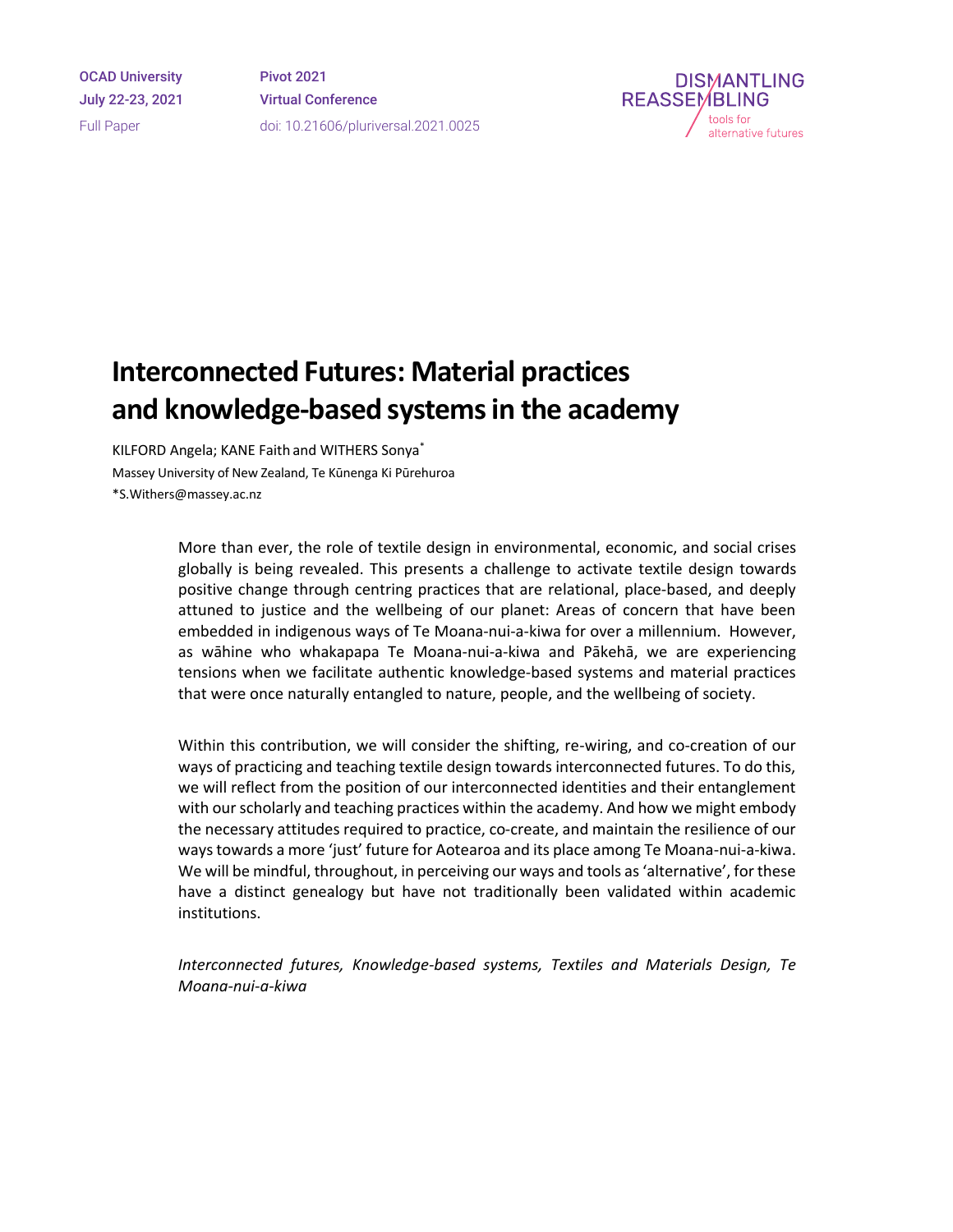# **1. Introduction**

There is some hesitation to frame this discussion as a tool for an alternative future. The traps of modernity and its internalized residue within our colonial frameworks of thinking, even as people who whakapapa Te Moana-nui-a-kiwa and Pākehā, are constantly challenged when we give way to authentic knowledge-based systems and material practices that were once naturally entangled to nature, people, and the wellbeing of society. Throughout this discussion, we should be mindful to consider our ways as 'alternative', for these ways still exist but within a space that challenges and at times denies its validity. Instead, this discussion will focus on the shifting, re-wiring, and co-creation of our ways as wāhine who whakapapa Pākehā, Māori and Moana tāngata, teaching within an 'academy' through the field of textile and materials design.

More than ever, Textile and materials design and its interdisciplinary expanse has revealed its role in environmental, economic, and social crises globally (Drazin, 2015). This presents a challenge to activate textiles and materials towards positive change (Karana et al., 2018) and highlights the need to centre design practices that are relational, place-based, and deeply attuned to justice and the wellbeing of our planet (Escobar, 2017): areas of concern that have been embedded in indigenous ways of Te Moana-nuia-kiwa for over a millennium.

To illustrate this, we will reflect upon our interconnected identities and their entanglement with our scholarly and teaching practices within the academy, drawing out how they might embody the necessary attitudes required to practice, co-create, and maintain the resilience of our ways towards a more 'just' future for Aotearoa and its place among Te Moana-nui-a-kiwa. Our discussion aims to productively focus on ways in which indigenous understandings of the world can transfer knowledge to future generations through teaching and learning at a tertiary level. We will look to draw out how indigenous customs and techniques, specific to Mātauranga Māori, Tikanga Māori and Fa'a Sāmoa are embedded in our research-led teaching within the confines of a western design style framework to contribute to positive change. Notably through partnership, community building, the valuing and respect of ancestral knowledge, forming non-hierarchical research teams and the importance of tempering positionality whilst reminding ourselves – 'who' is of benefit among our creative practices?

We will reflect on our initiatives: the development and delivery of workshops that scrutinize materials through the lens of Māori concepts such as whakapapa and mauri (Yates, 2017). The participatory workshops are further rationalized through western concepts of the circular economy and draw on ideas from McHattie and Ballie's case studies exploring the principles of design needed to instigate change within textile and material design research (McHattie and Baille, 2018). And in addition, the development of design briefs and assessments to bring about change, that recognize injustice, unpack complex topics over a longer timeframe, giving our students the opportunity to reflect on topics such as decolonization, the complexities of their positionality and their relational awareness to those around them (Noel, n.d.) (Kiddle et al., 2020, 83-106). In contrast to this, we will also highlight some of our struggles and the traps we have fallen through despite 'good' intentions when striving to practice and argue our ways as fundamental to the outlook of our futures against a dominant western design framework.

As noted earlier, to revisit our hesitation around 'tools' and 'alternative' futures. We respect and understand the complexities each area of the globe may offer towards some of the pressing issues highlighted in response to textile and materials and continue our discourse through the different elements of our planet as interconnected living systems, considering for example, the Māori concept of Whakapapa (Roberts, 2013) and the concept of, 'our sea of islands' as manifested by the late Tongan/Fijian scholar Epeli Hau'ofa (Hau'ofa, 1993, 126-139). How might we value other forms of interconnected knowledge systems outside of academia to recognize and imagine more transnational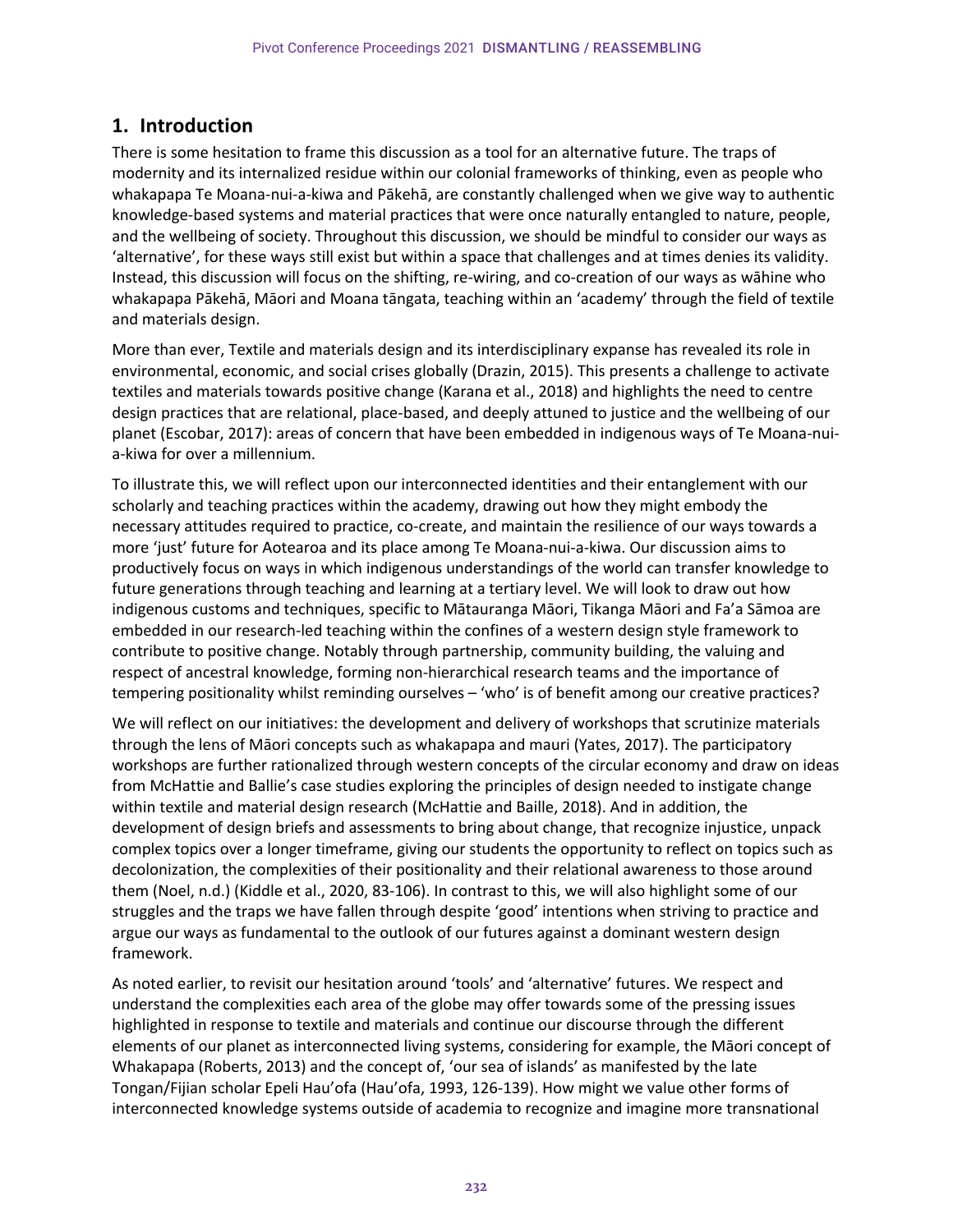and interdisciplinary ways? Particularly in a canon of modernity that now requires us to reconnect with our impacted pasts to retain the wellbeing of our futures.

We begin with a transcription of a conversation between ourselves – three textile and material design researchers and teachers working within the Ngā Pae Māhutonga, Toi Rauwhārangi, Te Kūnenga Ki Pūrehuroa in Aotearoa. The conversation was recorded for the Pivot 2021 online conference convened by the Design Research Society's Pluiversal Design Special Interest Group and Ocad University, Canada. We later reflected further on our conversation to extend the discussion.

# **2. The Conversation**

#### **Angela**

*Let me introduce myself. My name is Angela Kilford.*

*I am of Māori and Pākehā descent, from Aotearoa New Zealand.*

*Much of the Māori knowledge that is embedded in me has been handed down from my aunties and uncles through dedicated ancestry sessions at family meetings or through the written genealogies and histories that my family meticulously keep.*

*I've not been lucky enough to grow up living on our ancestral home and have had sort of restricted access to our ancestral houses which tell stories through the Māori carving, painting and weaving that adorn our ancestor.*

*My father was born into a house speaking only the Māori language, but slowly lost his language through assimilation and schools and in society. I have very little Māori language and so I draw on the Māori scholars and academics with vast knowledge of ancient teachings and language. Scholars such as a Rangimarie Turuki Pere, Mason Durie, Graham Smith, each of whom have produced frameworks for education and health based on Māori concepts and knowledge.*

#### **Sonya**

#### *Tālofa lava everyone.*

*My name is Sonya and very similar to Angela, I have mixed heritage, so my father was born in New Zealand and has European settler heritage. But my mother was born in a village in Sama'i, Falelatai which is located in the Sāmoan islands which is part of the Pacific or otherwise known indigenously as Te Moana-Nui-A-Kiwa. Positioning myself more and more, I probably refer to myself as an Aotearoa born Sāmoan. Some other terms might have been used within our diasporic community here in Aotearoa, but it is the one I probably stand to most. At one point of my younger years, I used to be able to fluently converse in Samoan, but over the years and living in a country that is predominantly English speaking, it becomes more hard to maintain language, which I think really is something that is deeply connected with how we position ourselves here.*

*But why is that important to me? It's important to me because as a creative, I'm always thinking about, you know, what does it look like to materialize my mixed heritage, such as a whole and the image that I've used here to introduce myself is one example of how I've attempted to do that.*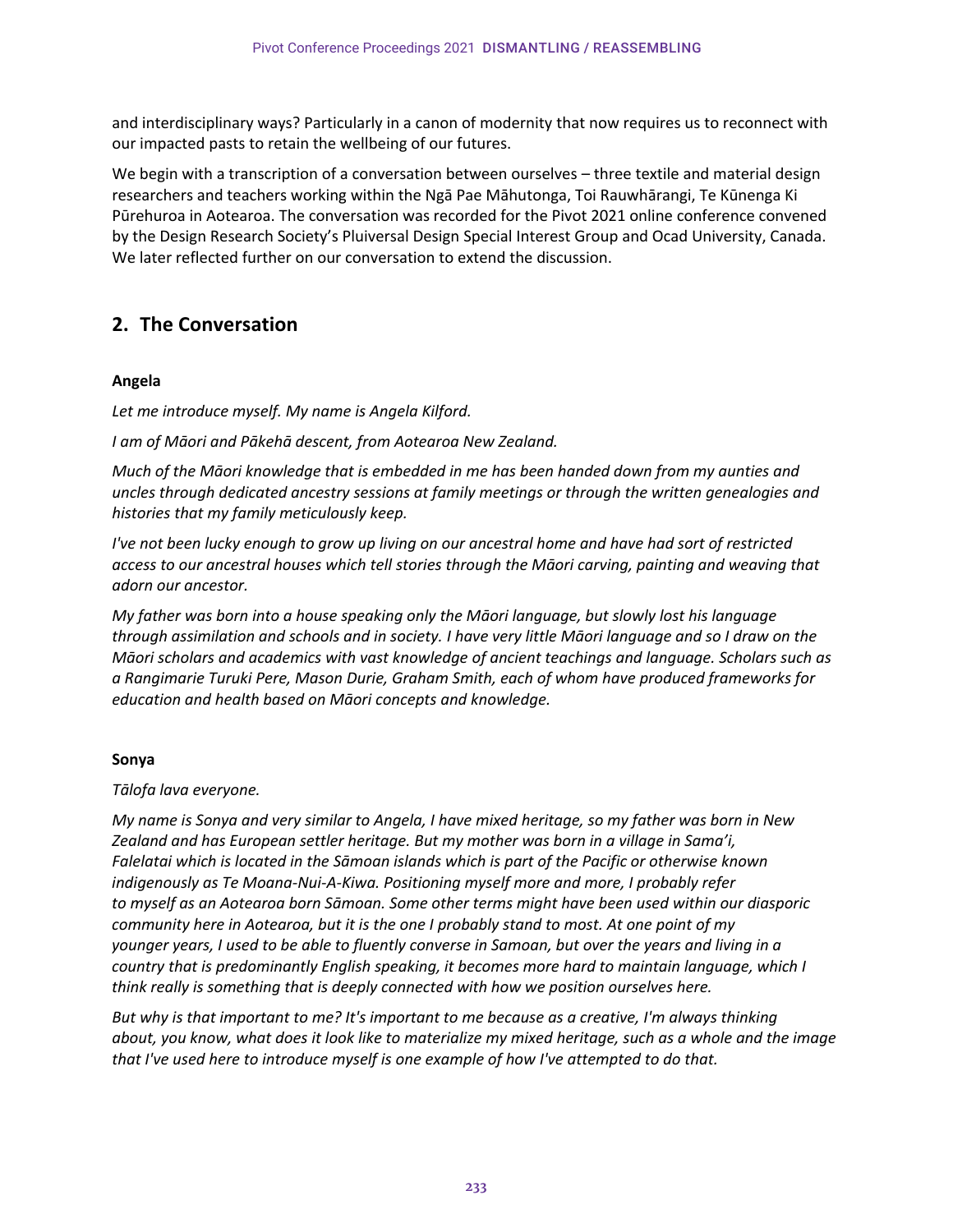#### **Faith**

*Hi, I'm faith Kane. I'm from the UK, specifically from the Midlands and I've been living in Aotearoa for the last five years and I'm now a resident here.*

*My research at the moment and for the last few years has focused on place-based fibre -led, textiles and materials design working towards sustainable and regenerative futures.*

*And so, the picture here is of European flax which is cultivated in Leicestershire which is the region of England that I'm from and where my children were born who are now becoming very much rooted here in our Aotearoa. And so, I'm really grateful today to be part of this discussion with my colleagues and friends, Angela and Sonya to really look at and explore how our identities and practices interconnect through the textile design space.*

#### **Sonya**

*So, as Faith was saying textile design is the space in which we all connect together here.*

*But we do deliver in different areas here. So, for my colleague Angela, she delivers a lot of teaching around materials with our students. For Faith, she delivers a lot of teaching around, weaving and soft structures. And myself, I teach the print and repeat pattern courses here.*

#### **Angela**

*So even though we all have our different specialisms and we have found space to collaborate through our interest in knowledge systems. This has been evident in our collaborative projects which makes topics such as fibre research and Mātauranga Māori, Māori knowledge systems or in placebased dye research.*

*One of the key concepts that has informed my art and design practice, my teaching and also my materials research is the Māori concept* 

*of whakapapa. Within Māori cosmogoly there is only one set of primal parents Ranginui and Papatūānuku, from whom all things ultimately descend. Māori stories of creation can be found in recited forms of whakapapa and further explain the relationships between ourselves, our ancestors and all the forms of nature that surround us.*

*In this illustration, on the slide here, we see that harakeke, New Zealand Native flax, a plant is aligned with people and descends from a common ancestor. And this type of illustration has served as a propositioart projects and has led to materials workshop where students examine different types of materials through the lens of whakapapa.*

*In the workshops, the students are asked to think about what lies beside and behind, in front of, in, and around the material to discover the cultural and technical intersections of their materials. Of course, each student's personal background and heritage will shape their experience of a material and the way in which they choose to explore it. But by introducing, them to a cultural context first, there is an invitation to step away from a personal worldview and consider materials research from a different perspective.*

*Here we have in this photograph Material Lab students visiting Te Papa Tongarewa, New Zealand's National Museum, to spend time with the back of house Pacific collection.*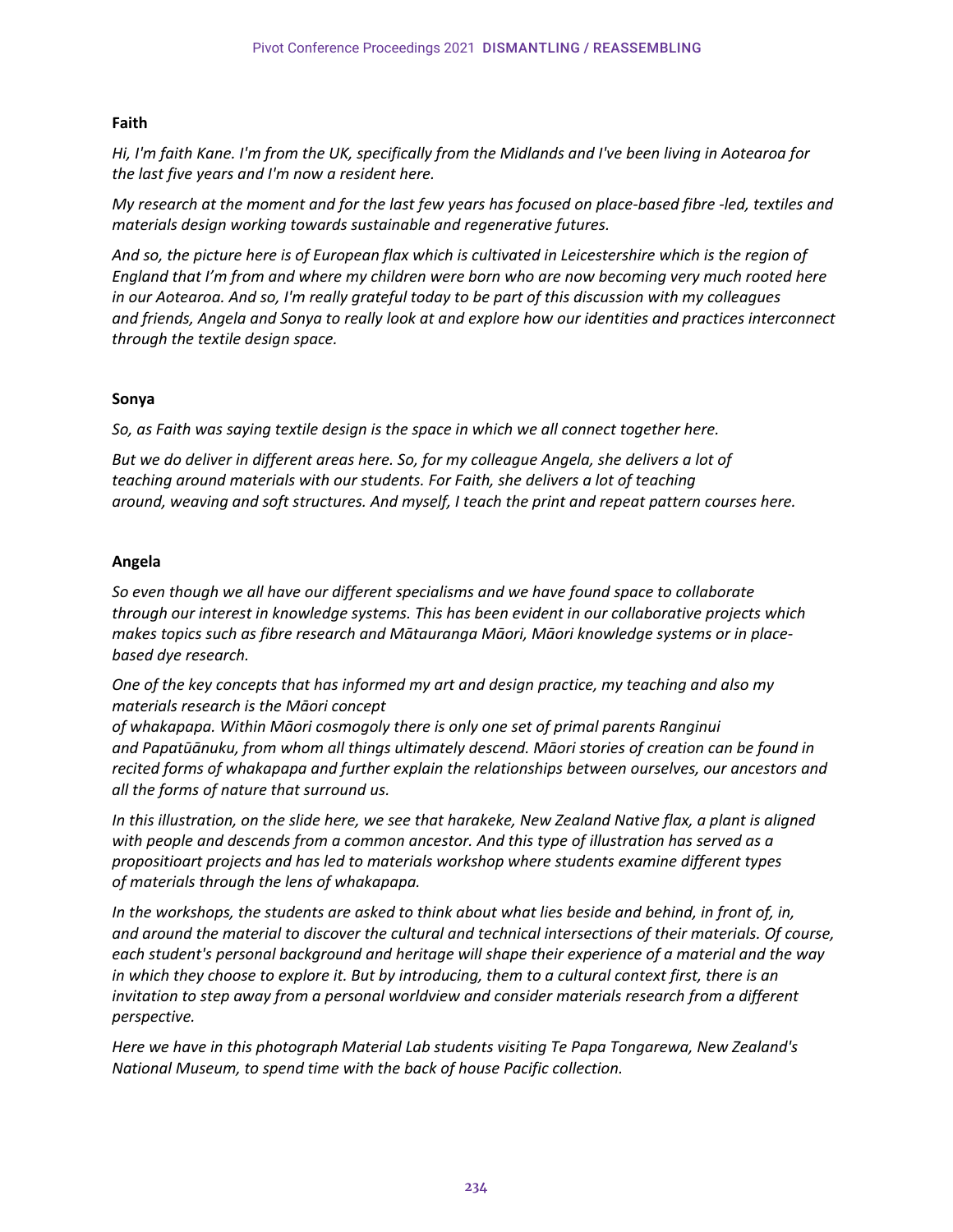*Pictured here is my colleague Sonya with students talking about the differences between each of the artifacts with the students and discussing the different perspectives on those artifacts.*

#### **Sonya**

So as Angela was saying perspective is really important in these spaces, and especially as people who hav *e interconnecting identities but also differences as well. A tool that I tend to use in teaching in these spaces is that of Talanoa. So, Talanoa is can be quite formal, but it can be also informal as well, and it's something I've grown up with as a Pacific person in Aotearoa. We know when using Talanoa in these spaces, like teaching for example is successful, is that it offers individuals who engage in Talanoa a sense of agency and autonomy through conversational movement. For students, it's successful because it can also help expand their critical thinking beyond the course requirements. So, in my 300-level paper on print, you know we always ask the question, how can print be transformational and communicational?*

*And that's when we have to really dig deep into ourselves. I'm going to present an extract from one of my students who designed this work here. She's also a student that identifies as a Pākehā student in Aotearoa and in her workbook, she wrote these discussion points out, and she said, "I don't think my final piece can be the main focus of this research project. I can't just insert myself into a conversation or discourse that does not need me as a spokesperson. Rather, my research should stand on its own".*

*And she was talking about that in response to the theme we were talking about: decolonization. She also said, "I used to follow a stupid meme account on Instagram, set up by someone in America who graduated art school around the same time as me, following the Black Lives Matter protests. In May this year, she handed over her account to African American women. This immediately gave them a huge following reach. And instead of being able to ignore or not engage with these posts, previous followers were not now seeing these posts every hour or so".*

*In this, part she is talking about the way in which people outside of a minority worldview, once they begin to realize these other identities or these positions with levels of nuances existed or finding ways to move the space or look at the space, hold themselves accountable with a sense of responsibility to look outside of themselves: who's around them.*

*The student then goes on to say, "I think we do not need to recognize that as Pākehā, students researching within a 12-week paper, we will not have a clear stance on where we will end up. The value and importance of this paper has more to teach us about listening to voices outside of our immediate classroom. We will not fix these injustices. This is just our start in a struggle that Pākehā have refused to acknowledge for decades". Now, I think that end contribution by her is really important to consider here. You know, I think in terms of design, we're constantly thinking what are solutions that we can get out of this? And another thing with Talanoa is, solutions don't come from the one person, but the engagement collectively as a class encourages individuals within that class to think outside of themselves - but to also think how do we work together on this?* 

#### **Faith**

*So, in terms of ways of being and knowing in connection to design, I'm coming from a Northern European framework, but through textiles as my ways are very much rooted in hands on engagement with materials and making processes and also drawing intuitively and through collaboration from science and engineering.*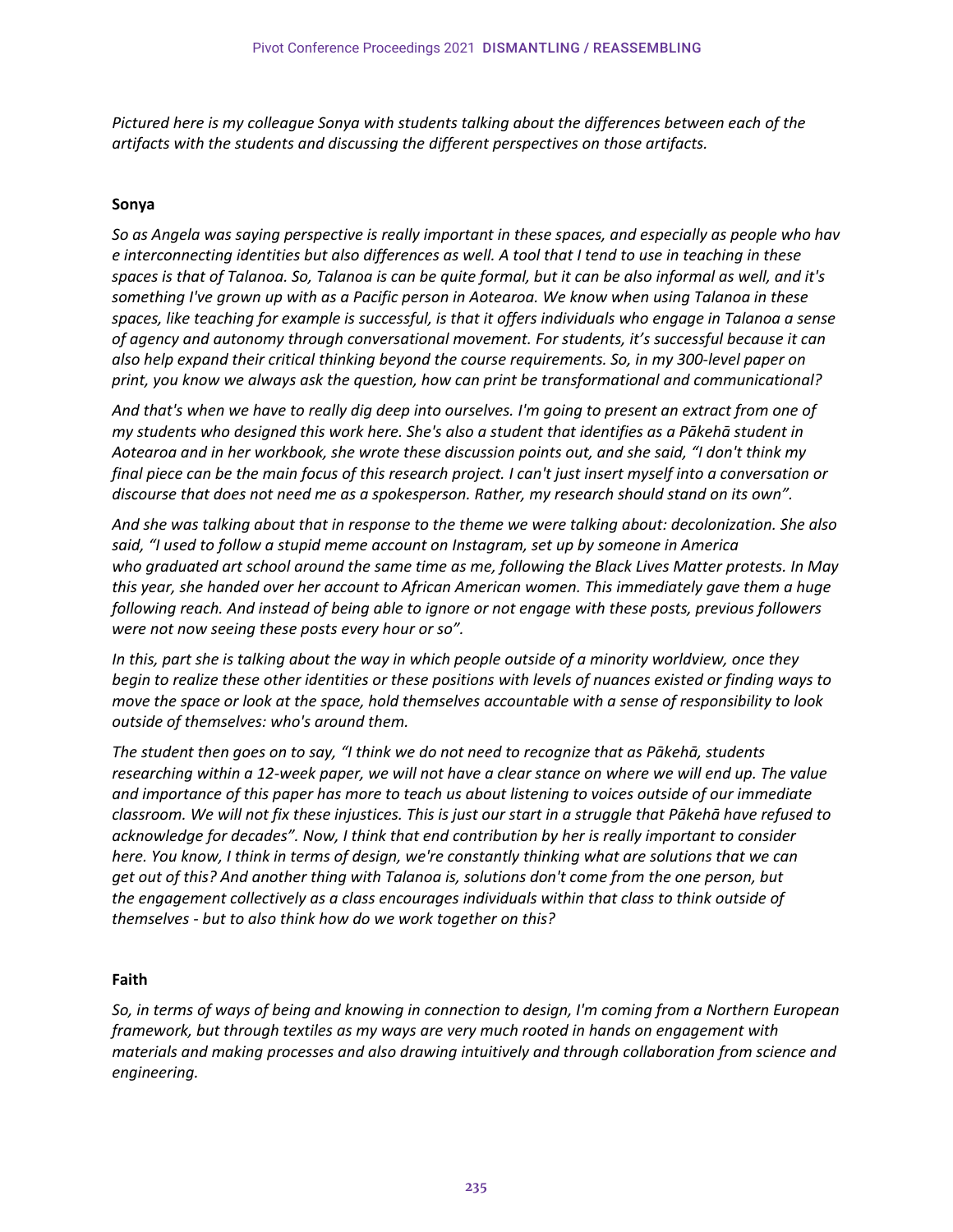*Very much drawing on understandings and theories around craft practice and so for me designing and making textiles and materials is very much about an interlacing of different types of knowledge and different ways of doing. But what's become more important for me, and it has come into increasing focus for me being here in Aotearoa is the need for me to really clarify my position and my attitude and my approach and contribution in those moments where different knowledge systems, different ways of doing interlace together.*

*Particularly as before coming here, I hadn't been hugely pressed to do this, working within the dominant European worldview. Yeah, so this is very much a journey that I'm on within my own research and practice and then consequently within my teaching of constructed textiles and materials design. So, something that I found really useful is Leslie Ann Noel's discussion around positionality and the importance of evolving a positional statement as a designer as visualized by the diagram that you can see on the slide shown here.*

*So, at the moment I'm exploring and testing how I might use this as a tool within my teaching of woven textiles and how I can encourage students to kind of create a positional statement as part of their design process and practice. Particularly, in a way that is specific to their concerns of textile material design, so thinking about raw materials, colouration, making processes, pattern, and touch. And thinking about that in terms of their own response to these elements within the design and making process, but also thinking about how those elements are then going to be received by others within the kind of many application areas for textiles and in particular thinking about those textiles within interior design context specifically.*

#### **ALL**

#### **Sonya**

*As much as we can practice these tools in our academic spaces, we do come across tensions in trying to be these people that we are in these spaces. So, I thought we'd just talk a little bit about some of the traps that do get set. I know for myself when I'm using "tools" like Talanoa in an academic space. Uhm, I say that because I know there are... it puts it at risk of operating outside of an indigenous space, and I'm only saying that because an academic space was never designed to include indigenous ways of doing things. The other risk that comes with practicing something like Talanoa in this space, is it, um, puts it at a level that could potentially make it out of reach for people within our own Pacific communities who might use it every single day as part of their daily lives. And that goes back to what I was saying earlier about it being used at a high or low level. UM, we do, even within our own Pacific academic circles, we have seen people publishing on the concept of Talanoa. We have seen arguments around whether it's a tool or a methodology, but we've also seen people jump in and say, how can you use Talanoa if you don't speak the language? Because we also know that language can teach us a lot as well in terms of the gafa of Talanoa, or the spiritual, mental and social constructs that are attached to Talanoa when you engage in those spaces. And Talanoa is also being argued as something that challenges Western constructs of time which I think is really interesting, when that students work that I shared, she talks about 12 weeks. It's not enough to kind of make some great leaps around decolonisation when we're using things like Talanoa in that space. Yeah.*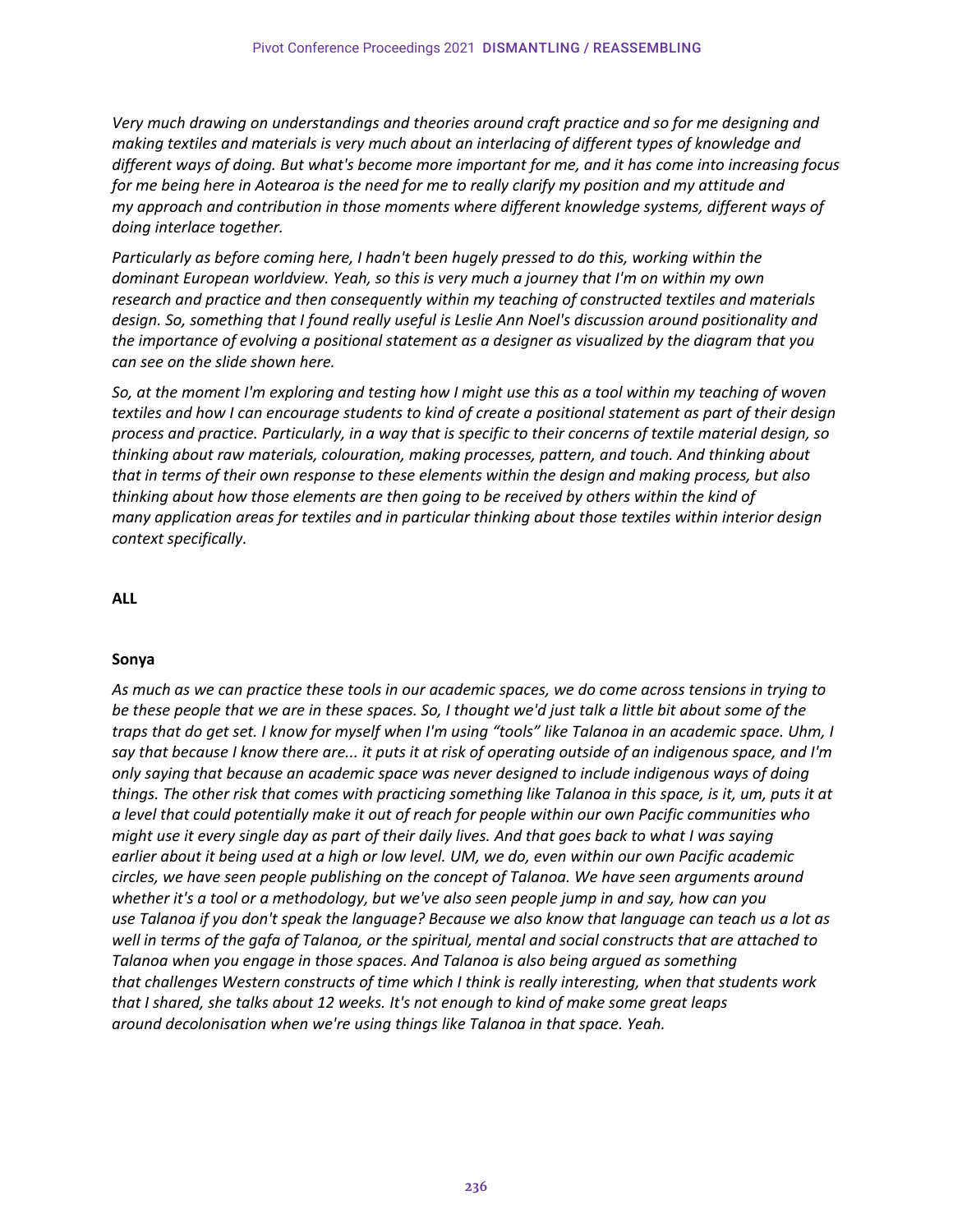#### **Angela**

*But can add to the traps I guess, and I want to talk a little bit about finding a time and place for sharing indigenous knowledge. And when I was reading on Rangimarie Turuki Pere's indigenous framework for health, she talked about how she used the Māori lunar calendar to choose her time to share knowledge with people. So, there was a particular moon phase that only comes up and stars aligning and everything and it was coming up in about, I think the 1980s. She says that she missed the timing by a couple of years even, but she was trying to use her own indigenous frameworks to work out when would be a good time to share this knowledge. And you know, by the time she had written her research and shared it with people, she wrote a book to make it more accessible, a sort of picture book as well. And I think in the end she still wasn't really sure if it was the right time to share the knowledge. It seemed as though the rest of Aotearoa society was ready for it, but once it is out you can't take it back again. She was looking for a safe space and safe time to share this knowledge when it wouldn't be taken out of context. So, it's really difficult because we put things out there and then they're out of your hands, yeah.*

*Just the other thing I want to talk about, especially in this sort of conference format, is because of the Esoteric nature of the knowledge, the terms and concepts need to constantly be explained in-depth. You know, for other conference participants to sort of understand the intentions of our tools, the interventions and class activities that we designed to challenge existing Western methods of teaching, it takes time to develop that knowledge and any kind of depth that might be meaningful for the participants, so yeah, the actual conference setting makes it difficult too, yeah.*

#### **Faith**

*Yeah, so just in response to thinking about safety and time. Uhm? Safety and time and picking the right time to explore and introduce these tools. I think it's a huge challenge for us collectively within the academic institution, as colleagues working together to actually create the time to build the relationships needed to do a lot of this work. And so, yeah, I think that's for me, one of the biggest challenges in this space, but also one of the hugely, hugely big benefits from working together and having been able to have those moments of relational connection to explore and discuss all this stuff.*

# **3. Reflections**

## *3.1 Angela*

I think it is important to present our conversation in its unedited state to illustrate the complexities and difficulties of working across different knowledge systems. What we have shared is a dialogue between three researchers, each with their own worldview, but with a common language of textile making. We set out to explore the different traps that we fall into when practicing embedded knowledge with people outside of our own culture.

Personally, this has led me to further reflection and instead of moving forward with confidence, I have returned to Māori writings of the 1990s for insight on how to integrate my indigenous thinking into Western styled classroom teaching. An article that I particularly relate to and is explicitly structured to protect and respect Mātauranga Māori, is *Kaitiakitanga: Māori perspectives on conservation* (Roberts et.al, 1995). The article begins with a set of cautions, leading to a brief explanation of Māori cosmology (worldview). The authors then discuss Māori and the valuing of land, before finally entering a discourse on kaitiakitanga. The framework used in the article to prevent damage to indigenous knowledge, can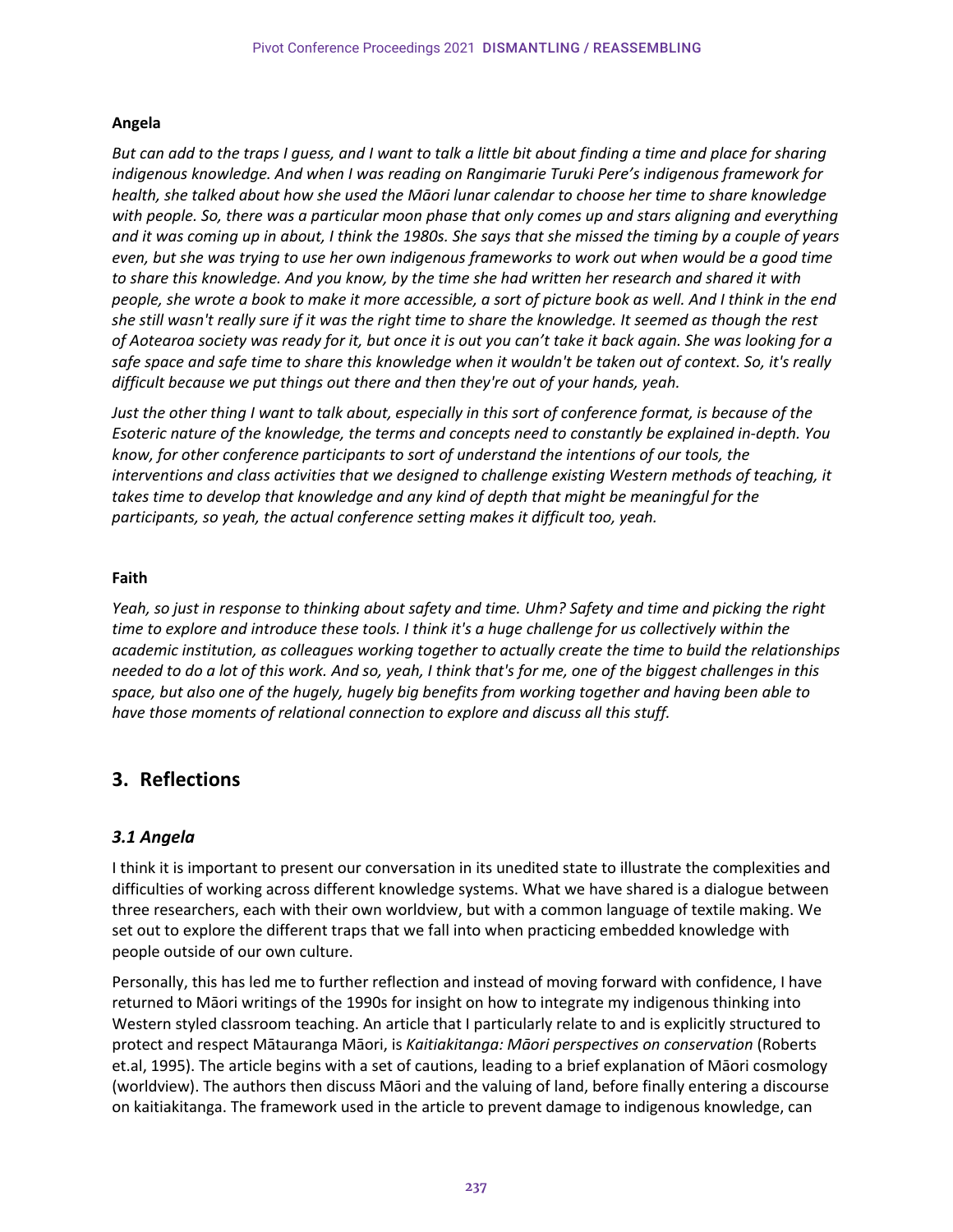only protect it to a certain extent. The writers caution the sharing of knowledge with people uninitiated or unoriented towards a Māori worldview, as words and concepts can become disconnected from their original context, compromising indigenous values and understandings. Unfortunately, there will be people who ignore the cautions and even with knowledge of indigenous value systems, will proceed to appropriate Māori knowledge, customs, motifs, and artefacts without remorse. In the classroom, I have a responsibility to provide a safe environment for students to learn in and need to ensure my own cultural safety when engaging students in Te Ao Māori. My fear is that if I have not prepared students sufficiently to receive Māori knowledge, they will be at risk of disrespecting my culture and potentially taking their misunderstandings outside of the learning environment, compromising themselves and others.

One way of minimising the misappropriation of culture, is to work together with colleagues to scaffold learning laterally so that the students intersect with different worldviews throughout their education. From my collaborative encounters with my colleagues Sonya and Faith, I have identified the markers of those initiated in a worldview beyond their own as having an empathetic understanding of the ongoing impacts of colonisation and a belief that we are all casualties of the brutalities of Imperialist nation building. Finding commonality in our different perspectives, I hope that we will continue to practice and teach in a way that feels natural to each one of us, and in turn decolonise our learning spaces.

## *3.2 Sonya*

It is so funny, how living through academia is a constant negotiation of time: meetings, classes, student office hours, teaching preparations, deadlines… oh and COVID-19. In the lead up to the Pivot conference and post pivot conference, the struggle has been real in trying to initiate and engage in kanohi ki te kanohi between ourselves - a concept my close Māori acquaintances have taught me: face to face, a concept that also intersects with authentic practices of Talanoa.

Reading Angela's reflection reminded me about the importance and reciprocity of dialogue. What does it mean to "make sense of time?" (Tuinamuana & Yoo, 2021, 53). The administrational operation of academia tends to take centre over the potential for serendipitous moments of Talanoa. The example of my student's response to the constraint of a 12-week paper demonstrates how the academic system can obstruct the potential to deeply engage in Talanoa, particularly around the principles of decolonization. It is pertinent to understand, that Talanoa can enable the engagement of decolonization: we can begin by positioning ourselves, weaving through relational differences, academic time has no place in Talanoa when you are "drawn to 'difference'" (Tuinamuana & Yoo, 2021, 59) because these intangible forms of vulnerable engagement become more than completing a 12-week paper.

When I think of prominent Pacific scholars who have grappled with this concrete space before me, I am reminded of how their sense of time disrupted the conformity of academia. The late Epeli Hau'ofa (1939-2009) and the late Dr. Teresia Teaiwa (1968-2017) were well known for investing a stillness of time with their students, including us Pacific students who were not even enrolled in their papers. Despite not being in the living present with us today, Hau'ofa's writing on, *"The ocean in us"* (Hau'ofa, 1998) and Teaiwa's epigraph she offered, *"We sweat and cry salt water, so we know that the ocean is really in our blood"* continues to underpin their hopes for us to disrupt *"externally generated definitions of our past, present, and future."* (Hau'ofa, 1998, 392). We must first acknowledge their pluriversal oceanic identities: Hau'ofa was born to Tongan parents, in Papua New Guinea, and was based at the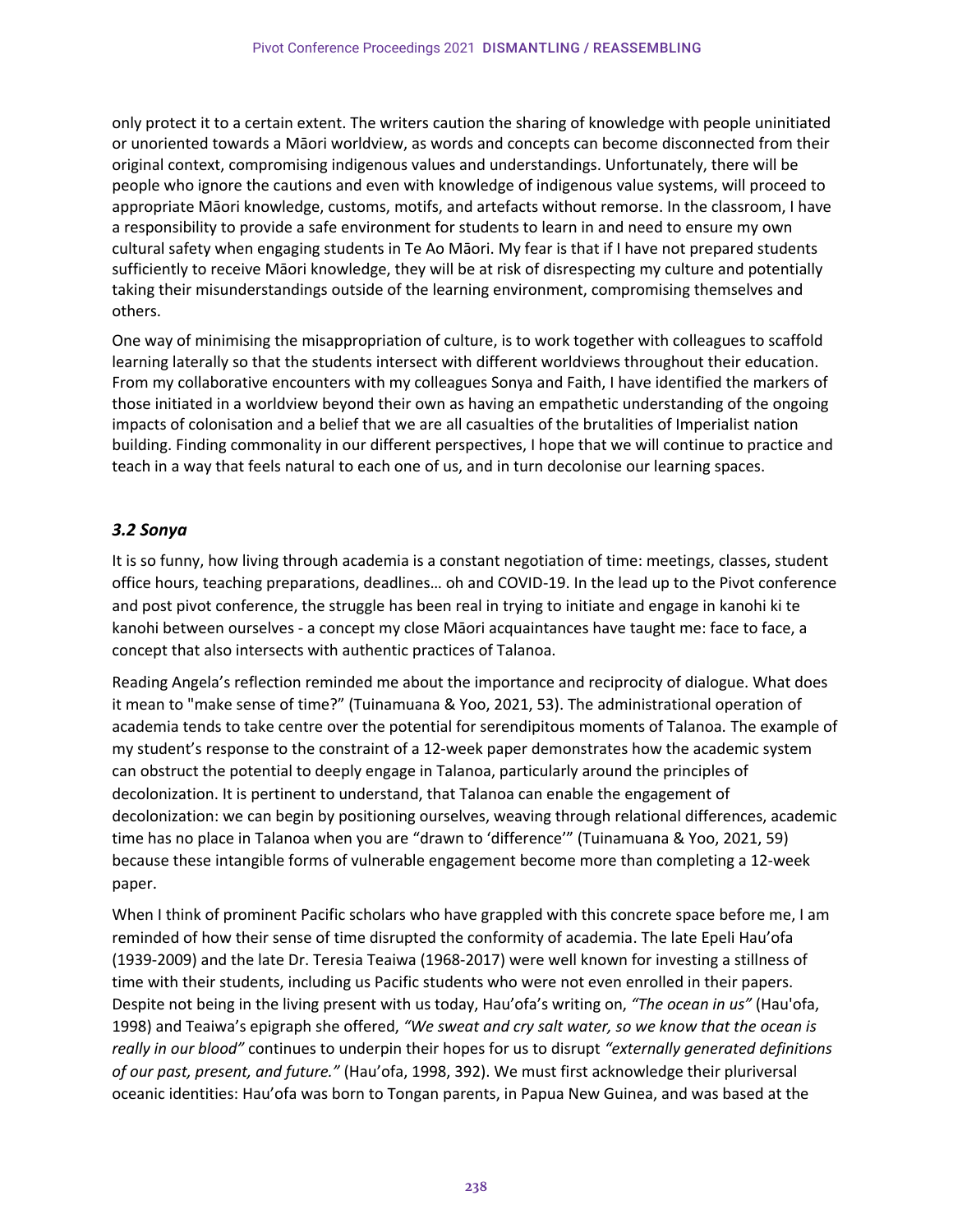University of the South Pacific in Fiji. Teaiwa was born to African American and Kiribati parents, born in Hawai'i, raised in Fiji, yet settled in Aotearoa, a leader in Pacific studies at the University of Victoria. Imagine living and breathing your right to pluriversal oceanic lineages, in a euro-centric-systemic space that has historically benefited from the extraction of our environmental resources, objectified our bodies, produced ethnographic studies of our cultures, territorialized our moana and continued to enforce a playing field that results in the low retention rates of Pacific student achievement. I can only imagine what it must have been like to work and live between contrasting worlds of thought and power dynamics, whilst being at the intersect of time: teaching our oceanic truths to us Pacific students who were also voyaging into our futures. Hau'ofa and Teaiwa's hopes to continue to pierce through the constraints of academia, beyond their living presence.

I teach classes that are made up of Pākehā students and a small minority of students who gafa to Te Moana-nui-a-kiwa and beyond. When we consider Te Moana-nui-a-kiwa, it needs to be pointed out that Aotearoa is part of the vast moana that connects us to the shores of Sāmoa, Tonga, Tokelau, Niue, Fiji, Rarotonga, Kiribati and every other motu seated within Te Moana-nui-a-kiwa. But most days I must pinch myself to remember this or remind others of this underrepresented lineage of relationality. But the pitching of terms like 'Pacific' homogenizes our plethora of motu across the moana and continues to be used in a way to separate ourselves from the New Zealand narrative. When we engage in Talanoa in the class and start to unpack our 'differences', we can begin to better understand each other and disrupt our own ideas of ourselves. During this process, we can agree that identity is fluid. For example, a lot of our Pākehā students might be born here in Aotearoa but can trace their gafa back to areas of Europe. We have also seen this with our Asian Aotearoa students (Asia is another term that is homogenizing) and so on. Talanoa allows unpacking and to expose the underrepresented areas of ourselves to our parents, or even our ancestors. In the 12-week paper where we go into the depths of decolonization, for some students, its finally a space they can reconnect with these lineages – for example we still have students excluding their Māori and/or Pacific contexts when they enrol at university. But without focusing too much on ethnic lineages, it's the commonality of how much we have yet to engage in knowing ourselves and each other and how euro-centric-systems such as academia lack the support for this. I grew up with the concept of Talanoa: I'd Talanoa to myself, listen at the knee to Talanoa, engage in Talanoa with my uso (sister-like cousins, friends) well before studying at university made me conscious of it as a 'concept'. At university I began to read about Talanoa (Vaioleti, 2006), I observed critical debates theorizing Talanoa, expanding its space as plural and universal or as Tongan curator and writer Kolokesa Uafā Māhina-Tuai describes as, *"critically, yet harmoniously"* (Lagi-Maama Academy & Consultancy, 2020, 2) in Talanoa. So, it is only natural for me to fall into Talanoa in the teaching space. Especially in a place like Aotearoa. But there are times where I must catch myself out: A Pacific academic, practicing a common Pacific framework of communication in a space where Pākehā are the dominant majority? Is the agency still with me as a Pacific Academic, or have I unconsciously participated in contributing to the agency of the majority? Especially when there is still a lack of equity for our future Pacific students in the academic system which continues to create an uneven playing field for their successes? I would like to think that these questions are no longer relevant if Talanoa is enabling us to disrupt, "externally generated definitions of our past, present, and future" (Hau'ofa, 1998, 392) for all students unravelling the depths of their contexts.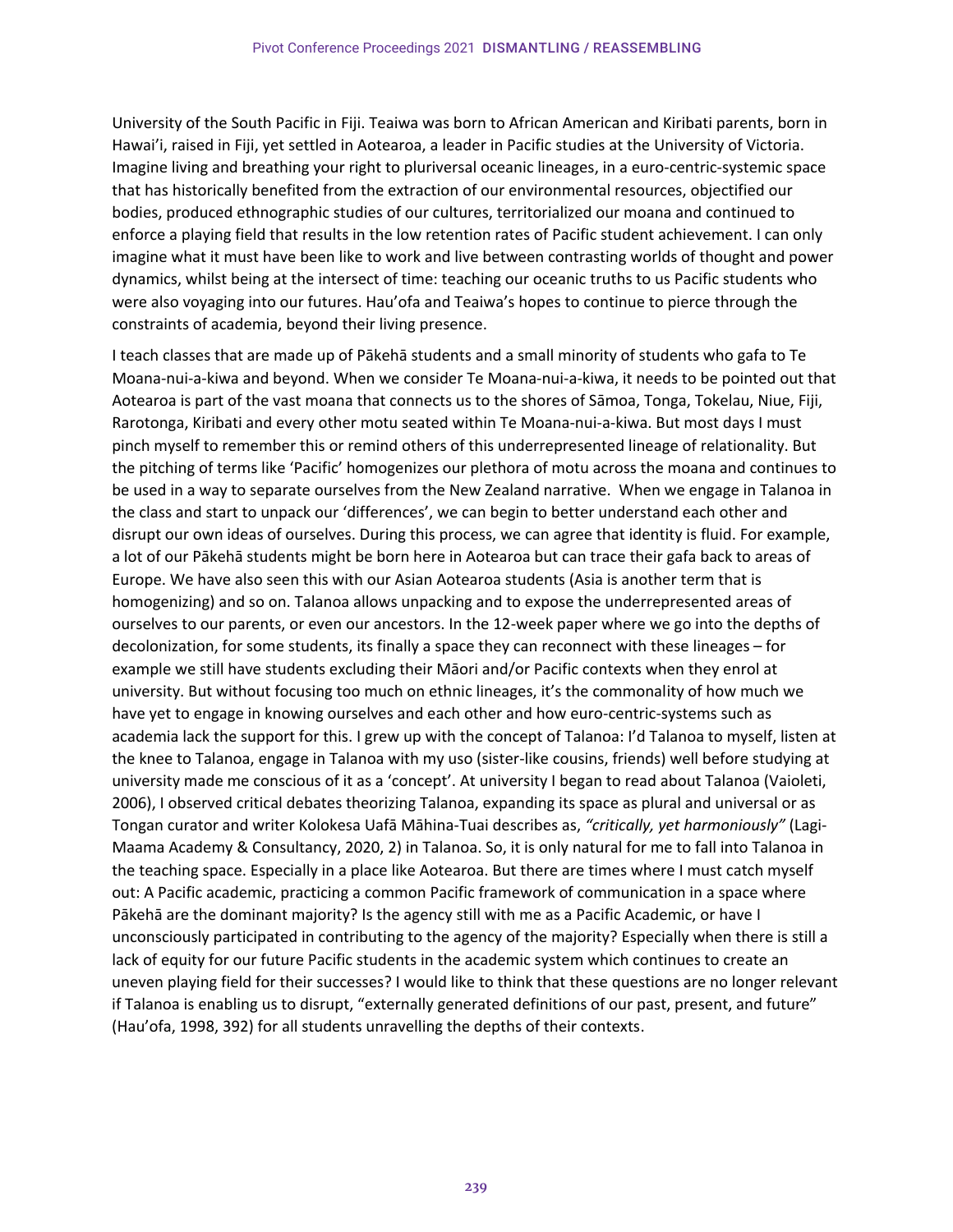## *3.3 Faith*

In re-reading our conversation for the Pivot 2021 online conference and what Angela and Sonya have written, three things remain on the surface for me for further reflection. The first is a recognition of the need to more fully understand who I am, where I am from and how that shapes my approach to research and teaching within textile and materials design. And, from there continuing a journey to understand how I position myself in relationship to the work of decolonisation within this space. The second is a growing realisation that I am drawn to look for familiar systems, replicable models and usable 'tools' that I can master and become comfortable with in order to partner in this work. The third is the overwhelming sense of privilege and gratitude that I feel to be teaching with Angela and Sonya and to be involved in collaborative research that is rooted in Mātauranga Māori.

As I noted in the conversation transcribed above, I am from the UK and have lived in Aotearoa now for five years. Within this context I am tauiwi but share much in common culturally with Pākehā and am drawn to the values embodied in the identity of Tāngata Tiriti. Amanda Thomas, in her contribution to 'Imagining Decolonisation' (Thomas, 2020, 107-132) writes that to do the work of decolonisation Pākehā need to better understand who we are. We need to know ourselves more fully within all spheres of our lives, including within our design practice. But, as Yoko Akama, Penny Hagen & Desna Whaanga-Schollum surface in 'Problematizing Replicable Design to Practice Respectful, Reciprocal, and Relational Co-designing with Indigenous People' (Akama et al., 2019, 59-84), as designers rooted in western thinking, we rarely give deeper descriptions of our backgrounds, sociocultural context, philosophy, or values. They refer to anthropologist Lucy Suchman (2002) in noting that this cyclically fortifies a 'design culture of nowhere and nobody' (Akama et al., 2019, 62).

Understanding and articulating who we are can at once be enlightening and confronting ((Thomas, 2020, 107-132). I fully relate to the discomfort bound up with shame, guilt, and tension that Thomas articulates, and I accept the need that she identifies to stay with those feelings and consider what they can teach me about myself and my behaviours. Leading my students in such a journey is equally enlightening and confronting. Whilst I have found the work of Lesley-Ann Noel (no date) on positionality amazingly helpful in beginning to facilitate students to unpack and articulate who they are within their design practice – to position themselves – I find this hugely challenging. The discomfort rightly and needlingly persists. How can we collectively create learning environments that are inclusive and safe for all students to explore and articulate who they are confidently and without fear to let their creative voices be heard and impact the world for good? How do we do this within an academy that leaves little time to invest in the personal and relational work that is required and provides little sense of safety and security?

I recognise that I am drawn to look for easy answers where there are none. I look for familiar systems, replicable models and usable 'tools' that I can master and become comfortable with in order to partner in this work and 'get it right'. I am beginning to understand that this is ingrained in my western mindset and is embodied in dominant models of design such as the Double-Diamond (Design Council UK) that, as Arturo Escobar writes highlighted by Akama, Hagan and Whaanga-Schollum (Akama et al., 2019, 60) have been "exported to many world regions over the past few hundred years through colonialism, development and globalization." How do we resist the inclination to rely on such ways? Akama, Hagan and Whaanga-Schollum (Akama et al., 2019, 62 & 64) provide some helpful critique and explore 'respecting design in the periphery' and 'accounting ourselves and our stories' as important behaviours. Over the last five years, within my own design research and teaching practice, I have slowly begun to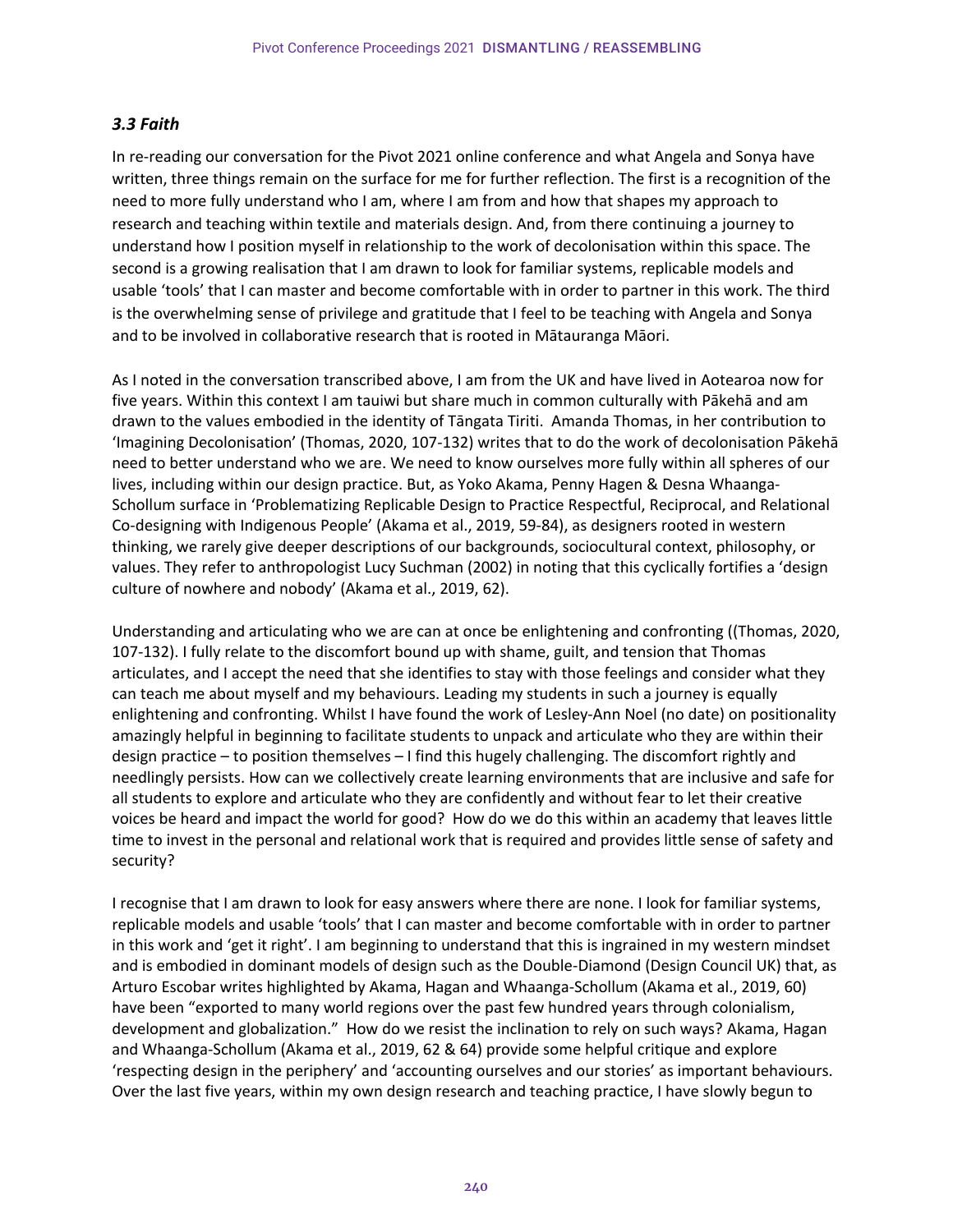learn to step back, listen, learn from others, and wait. To be ok with mistakes and to stay with the tension and trouble. To let a way through emerge step by step rather than reverting to the well-worn and comfortable dominant path. This has only been possible through the relationships I have been lucky enough to build and the opportunities I have had to work collaboratively.

I am hugely grateful to teach with Angela and Sonya and to be involved in research to revitalise the Harakeke fibre industry in Aotearoa. The Harakeke plant is native to Aotearoa and is a taonga species. In working with this plant and its fibre, which is called muka, I have the immense privilege to learn about Tikanga, Kaupapa Māori and Mātauranga Māori and have had the opportunity to work in partnership with leaders in this space including Rangi Te Kanawa. Through a shared love and understanding for textile making, to which we bring different perspectives and knowledge, this work has, as Angela noted in her reflections, enabled me to engage in a worldview beyond my own. I have experienced that it is in nature that we find the time and space for the connection with self and others that we need. Without these opportunities, experiences and most importantly relationships, I would not have come anywhere near as far on my journey towards being a partner in decolonisation.

As I was reminded on a visit to Te Papa Tongarewa (the National Museum of Aotearoa) with my eightyear-old son and his friend this morning, "We're all connected, with our own stories to tell. Listen." (In Te Taiao). As someone from the dominant story I must stop and listen. But I must also dig deep to acknowledge, face, and find meaning in my own story to bring something to share rather than take.

## *Glossary*

- Aotearoa New Zealand
	-
- Fa'a Sāmoa Ways of Sāmoa, Sāmoan way
- Gafa Sāmoan for 'genealogy' or history
- Harakeke New Zealand flax plant
- Kanohi ki te kanohi Face to face
- Kaupapa Māori Māori principles and approaches
- Mātauranga Māori Knowledge/wisdom of Te Ao Māori (Māori worldview)
- Mauri Life force
- Moana Ocean
- Moana diaspora Pacific Peoples located in Aotearoa
- Moana tāngata Pacific Peoples
- Motu to mean 'Island' in both Māori and Sāmoan
- Muka Prepared flax fibre
- Ngā Pae Māhutonga The School of Design, within Massey University's College
- 
- 
- 
- 
- Te Kunenga Pūrehuroa Māori name for Massey University
- Te Moana-nui-a-kiwa Pacific Ocean
- Pākehā New Zealander of European Descent
- Tāngata Tiriti People of Te Tiriti O Waitangi
- Taonga Treasure

Creative Arts

• Tauiwi **Foreigner**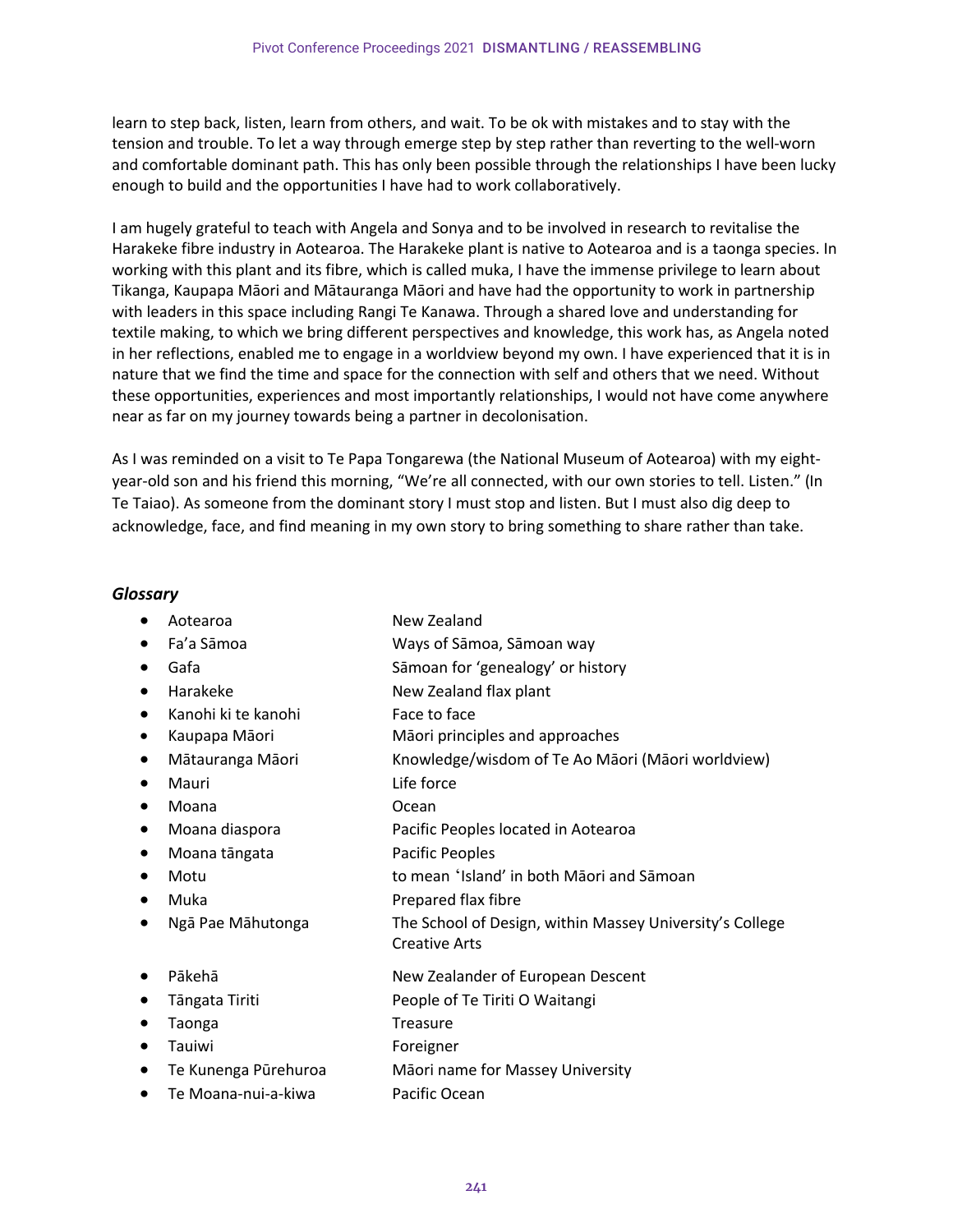- Te Taiao The natural world
- Te Tiriti O Waitangi The Treaty of Waitangi
- Tikanga Māori customary values, procedures and practices
- Toi Rauwhārangi Massey University's College of Creative Arts
- Uso Sāmoan for sister or brother but can only be used between sister to sister or brother to brother.
- Wāhine Women
- Whakapapa Genealogy

## **4. References**

Akama, Y., Hagen, P., & Whaanga-Schollum, D. (2019). Problematizing Replicable Design to Practice Respectful, Reciprocal, and Relational Co-Designing with Indigenous People. *Design and Culture*, *11*(1), 59-84. 10.1080/17547075.2019.1571306

Design Council UK. (n.d.). *What is the framework for innovation? Design Council's evolved Double Diamond.* Design Council. Retrieved October 3, 2021, from https://www.designcouncil.org.uk/newsopinion/what-framework-innovation-design-councils-evolved-double-diamond

Drazin, A. (2015). Preface: Material Transformations. In *The social life of materials* (p. xvii). Bloomsbury.

Escobar, A. (2017). Designs for the Pluriverse, Radical Interdependence, Autonomy, and the Making of Worlds. Duke University Press.

Hau'ofa, E. (1993). Our Sea of Islands. In E. Waddell & V. Naidu (Eds.), *A New Oceania: Rediscovering our sea of Islands* (pp. 126-139). School of Social and Economic Development, University of the South Pacific.

Hau'ofa, E. (1998). The Ocean in Us. *The Contemporary Pacific*, *10*(2), 392-410.

Hau'ofa, E. (2008). *We are the Ocean: Selected Works*. University of Hawai'i Press.

Karana, E., Fisher, T., Kane, F., & Giaccardi, E. (2018). Editorial: Materials Enabled Changes in Design in Research. In *Design as Catalyst for Change Vol. 4 Proceedings of DRS* (p. 1682). Design Research Society. http://www.drs2018limerick.org/participation/proceedings

Kiddle, R., Jackson, M., Elkington, B., Mercier, O. R., Ross, M., Smeaton, J., & Thomas, A. (2020). *Imagining Decolonization*. Bridget Williams Books.

Lagi-Maama Academy & Consultancy. (2020). *'Arts' of Moana Oceania* [Scoping research - overview]. Te Taumata Toi-a-iwi.

McHattie, L.-S., & Ballie, J. (2018). Material Futures: Design-Led Approaches to Crafting Conversations in the Circular Economy. *Journal of Textile Design Research and Practice*, *6*(2), 184-200. 10.1080/20511787.2018.1462687

Milner, G. B. (n.d.). *Samoan Dictionary*. Pasifika Press.

Moorfield, J. C. (2003-2021). *Māori Dictionary*. Online Māori Dictionary. https://maoridictionary.co.nz/

Noel, L.-A. (n.d.). *Who am I - Positionality Wheel*. https://lesleyannnoel.wixsite.com/website